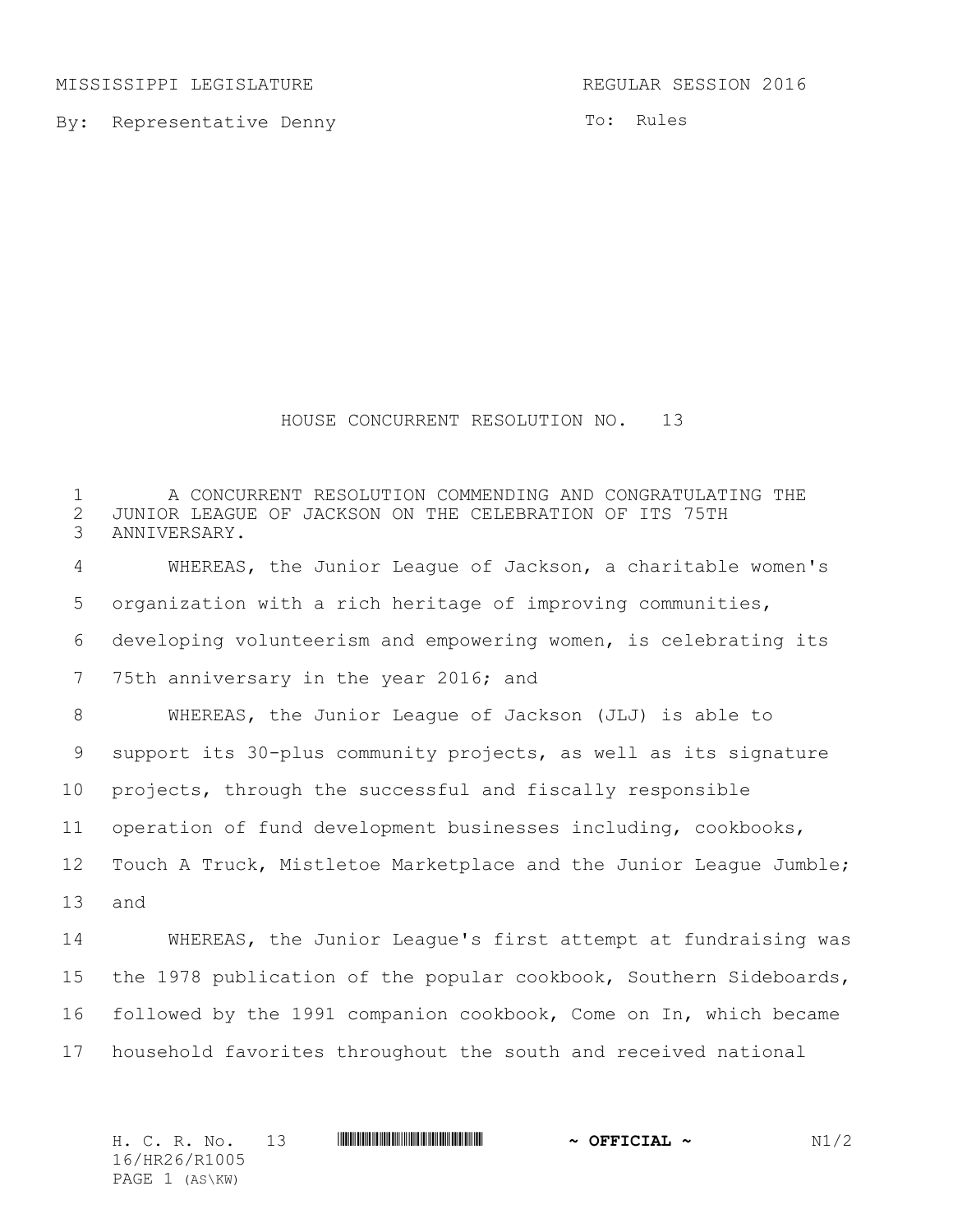recognition, additionally, these books continue on today in a digital format still available through Amazon; and

 WHEREAS, the Touch A Truck program has been a family favorite for the past two years, bringing a variety of vehicles to a safe location where children can learn and explore while understanding the importance of serving our community; and

 WHEREAS, perhaps the event JLJ is most known for is the Mistletoe Marketplace, a week of premier shopping with a 35 year legacy, which has been named the Best Special Event and the Best Charity Event by the Clarion Ledger's Mississippi's Official People's Choice Awards; and

 WHEREAS, the newest fund development business is the Junior League Jumble, which offers truly impressive bargains in the ultimate garage sale; and

 WHEREAS, the dedication of the JLJ to our community is unfathomable with eight projects dedicated to early literacy, four projects aligned for support of health management for individuals in the community, three projects geared toward promoting the social and emotional wellness of our youth and 13 mini projects to round out the call to humanitarian and philanthropic aid; and WHEREAS, the JLJ was organized in 1927, formally started in 1941, and this year celebrates and reflects on 75 years of community collaborations and partnership; and

 WHEREAS, the 1940s brought in an era of rapid change with the onset of World War II and JLJ boldly responded by organizing the

H. C. R. No. 13 \*HR26/R1005\* **~ OFFICIAL ~** 16/HR26/R1005 PAGE 2 (AS\KW)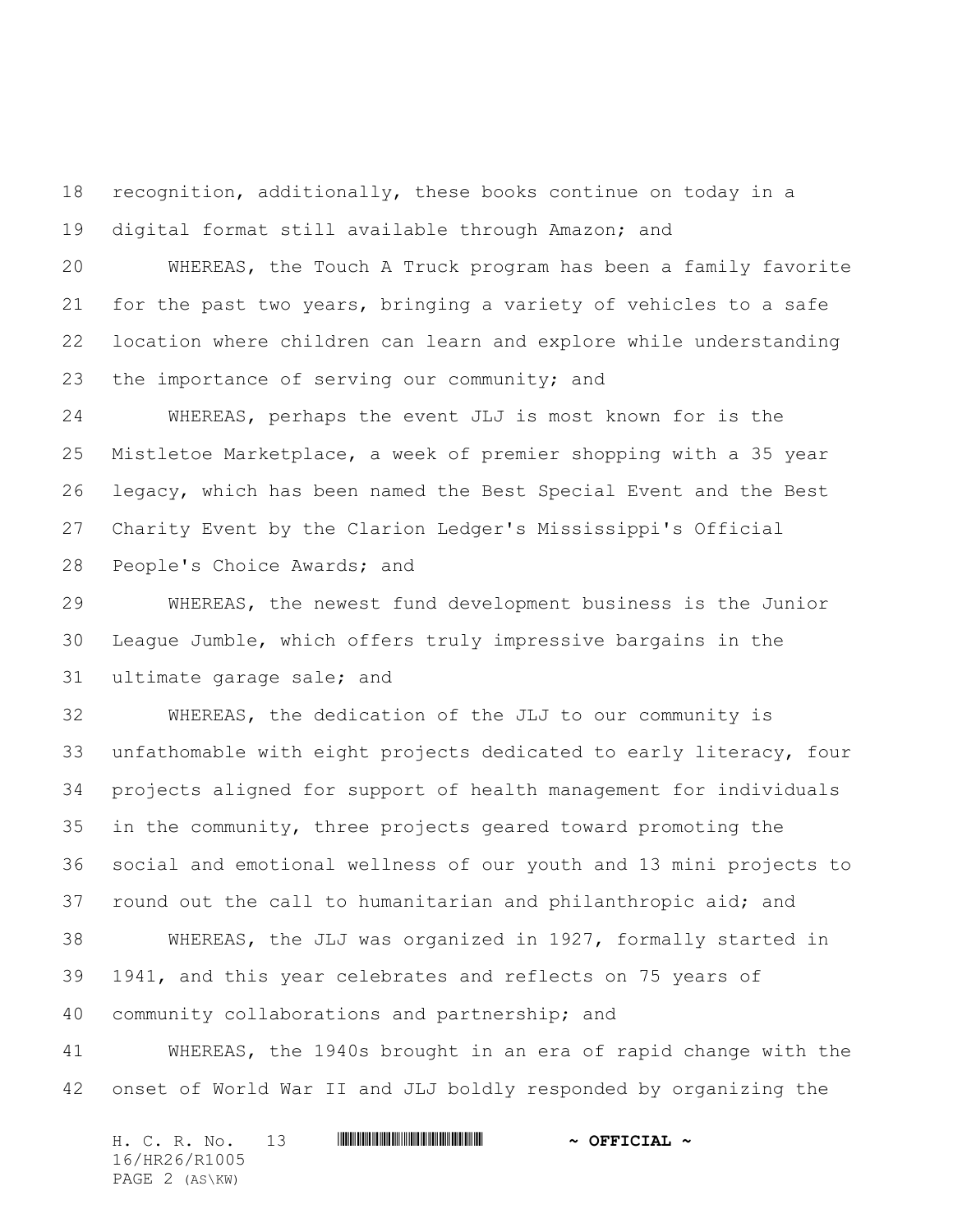Civilian Defense Volunteer Office, assisted the local ration board, sold War bonds and stamps, and still made time to develop a community hospital, local library and create a radio series for children; and

 WHEREAS, the 1950s was a post-war decade where many women returned home to focus exclusively on domesticity, but the JLJ never lost sight of their vision, lobbying the Legislature for massive change in their community, including the University of Mississippi Medical School, the passage of a Standard Adoption Law and more opportunities within the Mississippi School for the Blind; and

 WHEREAS, while the 1960s was a time dedicated to the excitement of the moment and rock-n-roll, the JLJ had an eye to the past by volunteering with the Old Capitol Museum, an eye to the future by sponsoring a Mental Health Clinic and a passion for the here and now as well, by donating massive amounts of merchandise to Mississippi Gulf Coast residents during Hurricane Camille; and

 WHEREAS, the JLJ devoted the 1970s to many forms of educational enhancement, by tutoring through Operation Shoe String, providing vision screening for pre-schoolers through the 12th grade, teaching the public about blindness prevention and working with the Department of Archives and History to preserve history, develop walking tours, a guidebook, and educational programs for schools; and

H. C. R. No. 13 **. AND AND AN ABLE AND A OFFICIAL ~** 16/HR26/R1005 PAGE 3 (AS\KW)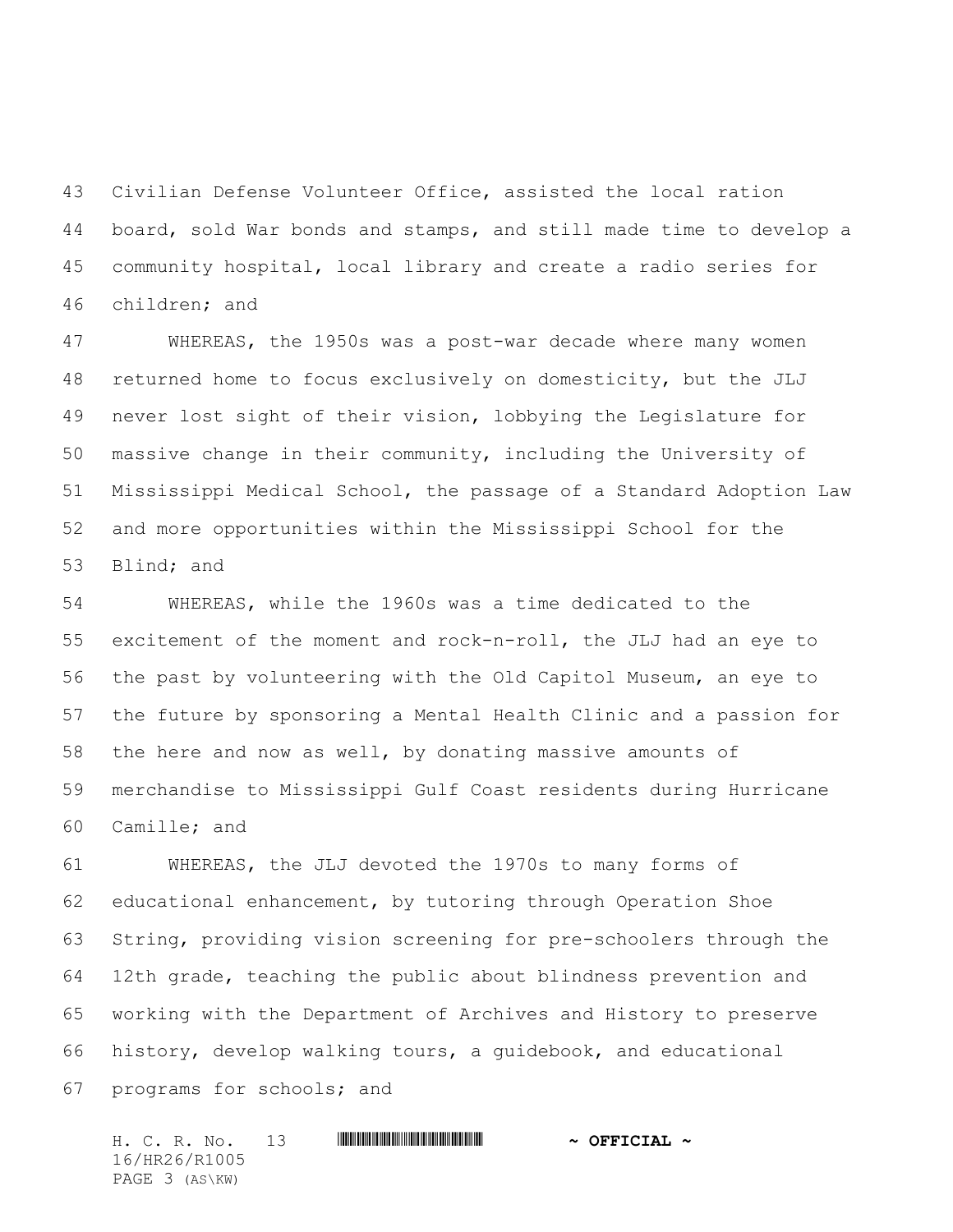WHEREAS, the 1980s brought forward JLJ's first signature project, a \$2,000,000.00 fundraising campaign to build the Children's Cancer Clinic and, in addition, JLJ created the Rockin' Mamas program to help mothers with neonatal infants and also established the Chimneyville Center for Crafts and Design; and

 WHEREAS, technology improved exponentially, the Internet became readily available, and the JLJ carried on through the digital decade of the 1990s, raising Breast Cancer Awareness, volunteering with the Mississippi Writers Association to coordinate the Eudora Welty Film and Fiction Festival, and devoted a significant amount of time to the West Park Network; and

 WHEREAS, the 2000s was a difficult age for the United States, 80 as well as Mississippi, as we suffered through Hurricane Katrina, but JLJ responded gallantly with a great deal of hurricane relief to the Gulf Coast, and they also managed to devote their services to the children and youth in our State, starting with the League's second signature project, a \$1,000,000.00 financial commitment to the Mississippi Children's Museum; and

 WHEREAS, the past 15 years have ushered a time of increasing activity within the League, including the Mississippi Children's Museum Grand Opening; the adoption of an Issue Based Community Impact Model for the selection and evaluation of its community projects, the needs identified were: early literacy, teenage 91 pregnancy prevention and support, nutrition, physical activity and social and emotional wellness; the opening of the Literacy Garden

H. C. R. No. 13 **. AND AND AN ABLE AND A OFFICIAL ~** 16/HR26/R1005 PAGE 4 (AS\KW)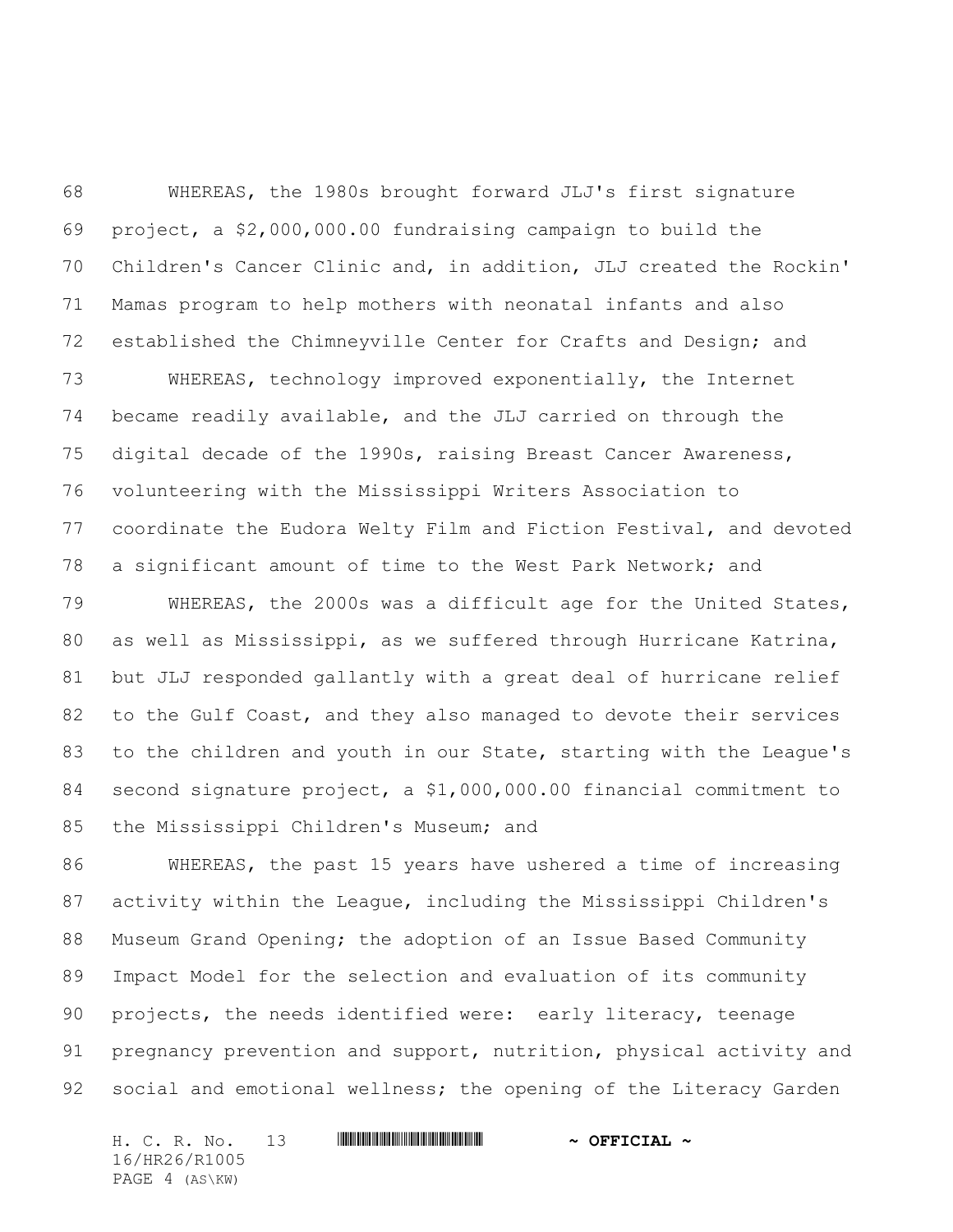in the museum; the establishment of the Forget Me Not Fund to 94 ensure the museum's financial stability; Touch A Truck Jackson and the Junior League Jumble; and

 WHEREAS, the JLJ makes an incredible impact on our community with more than 2,400 members volunteering over 50,000 hours annually while raising millions of dollars, making it the premier nonprofit of Mississippi; and

 WHEREAS, the Junior League of Jackson has come so far over the past 75 years, from serving hamburgers at the State Fair in the 1950s to packing food for hungry children in the 2000s, these women have never been afraid to go where they were needed; and

 WHEREAS, it is the policy of this Legislature to acknowledge the noble works and the humility of the Junior League of Jackson and all of its members, who have taken on the selfless role of epitomizing Good Samaritanship and establishing the benchmark of excellence in being their brothers' and sisters' keepers:

 NOW, THEREFORE, BE IT RESOLVED BY THE HOUSE OF REPRESENTATIVES OF THE STATE OF MISSISSIPPI, THE SENATE CONCURRING THEREIN, That we do hereby commend and congratulate the Junior League of Jackson on the celebration of its 75th anniversary in 2016, express to the members of the Junior League sincerest gratitude for its many years of volunteer service to the City of Jackson and the entire State of Mississippi and extend heartfelt wishes for many more years of success in all of its future endeavors.

H. C. R. No. 13 \*HR26/R1005\* **~ OFFICIAL ~** 16/HR26/R1005 PAGE 5 (AS\KW)